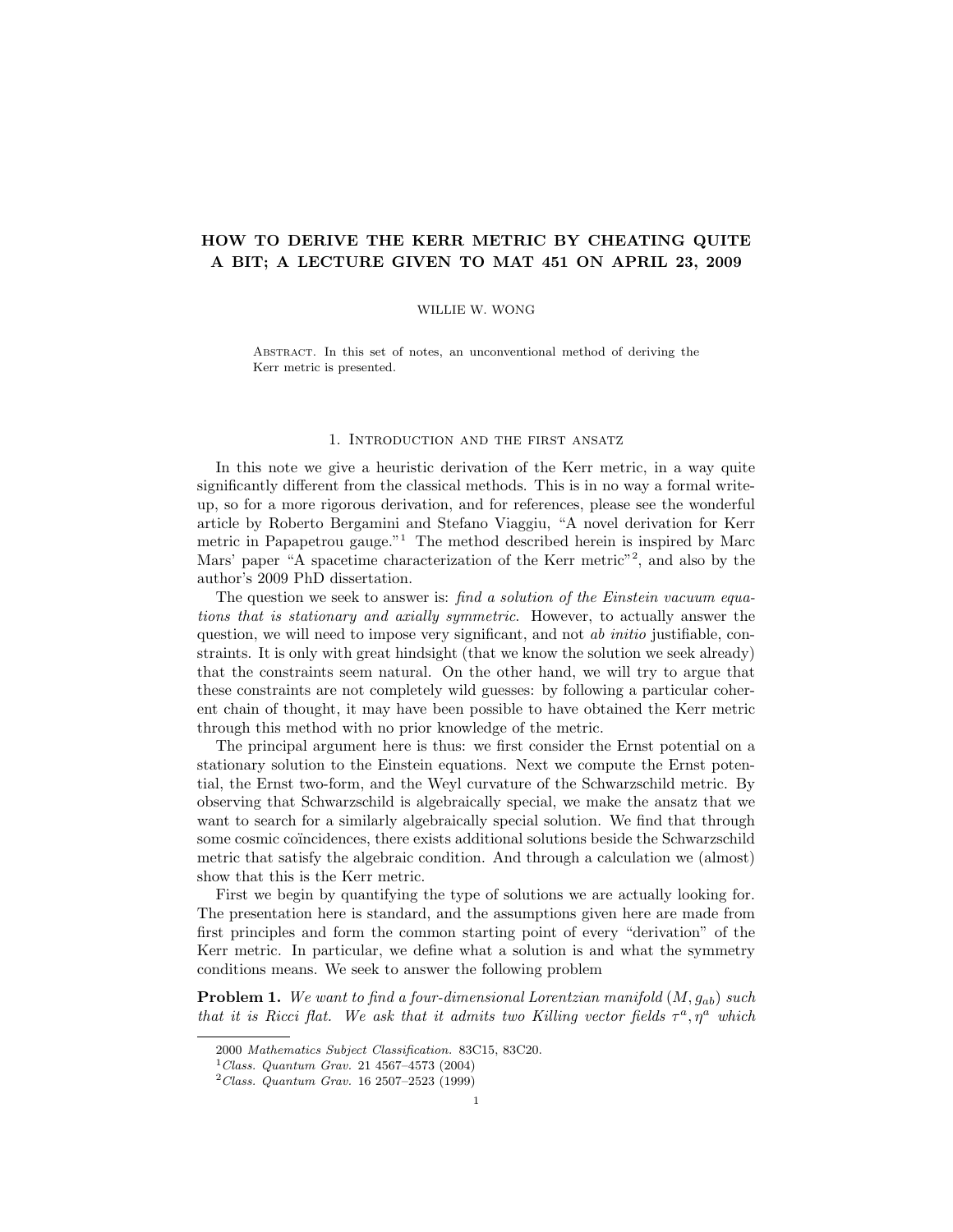commute  $(\tau, \eta] = 0$ ) and whose normal distribution  $\{\tau, \eta\}^{\perp} \subset TM$  is space-like and integrable.

It is clear that from the formulation above, our solution manifold can be ruled by two transverse foliations: one by the integrated normal distribution, one by the tangential distribution to  $\tau$ ,  $\eta$ . Each of the foliation is two dimensional, so the induced metric on it can be diagonalized (at least locally). Therefore immediately the formulation of the problem admits the following ansatz

(1) 
$$
ds^2 = -Sdt^2 + 2Qdt d\phi + R d\phi^2 + V dr^2 + W d\theta^2
$$

where  $\partial_t = \tau$  and  $\partial_{\phi} = \eta$  are the Killing vector fields and the functions  $S, Q, R, V, W$ are functions of r and  $\theta$  only. It suffices to solve for the five unknown functions and show that the orbits of  $\eta$  are closed.

Unfortunately, if one writes down the Ricci-flat condition for the above ansatz, one gets a monstrous set of equations that takes tens of pages to be written.

A quick note: in the following, for a tensor quantity  $X_{abc\cdots d}$ , we write  $X^2$  for the full contraction against itself

$$
X^2 = X_{abc\cdots d} X_{lmn\cdots o} g^{al} g^{bm} g^{cn} \cdots g^{do} .
$$

In other words, we write  $X^2$  for  $g(X, X)$  where  $g(\cdot, \cdot)$  is, by an abuse of notation, the inner product induced on the tensor bundle by the Lorentzian metric. In particular,  $X<sup>2</sup>$  is a scalar that can be of arbitrary sign.

## 2. The algebraic alignment condition

To further simplify the equations, we want to impose additional constraints. Here we give a line of (perhaps questionable) reasoning that leads to certain algebraic constraints.

2.1. The Ernst two-form and Ernst potential. Consider the Killing vector field  $\tau^a$ . We write  $\tau_a$  for its dual one-form. Killing's equation implies that  $\nabla_a \tau_b$  is anti-symmetric, so the two form

(2) 
$$
F_{ab} = (d\tau)_{ab} = \nabla_a \tau_b - \nabla_b \tau_a = 2\nabla_a \tau_b
$$

is defined. This two-form is called the Ernst two-form. As is well known, the second covariant derivatives of a Killing vector field is given by the Riemann curvature tensor

(3) 
$$
\nabla_c F_{ab} = 2 \nabla_c \nabla_a \tau_b = 2 R_{dcab} \tau^d.
$$

This implies that  $F_{ab}$  is a Maxwell field with source:

(4a) 
$$
\nabla_{[c}F_{ab]}=0
$$

(4b) 
$$
\nabla^a F_{ab} = -2R_{db}\tau^d
$$

where the first line is due to either the exterior algebra  $d \circ d = 0$  or the first Bianchi identity on  $R_{abcd}$  (the two are equivalent), and the second one by contracting  $(3)$ above. Observe that for a solution of the Einstein vacuum equation,  $F_{ab}$  is a free Maxwell field. From now on we will make the assumption that we are considering a solution of the Einstein vacuum equation<sup>3</sup>.

<sup>3</sup>Some of the computations below cannot be done in the non-vacuum case. I'll leave it to the readers to figure out where the difficulties are.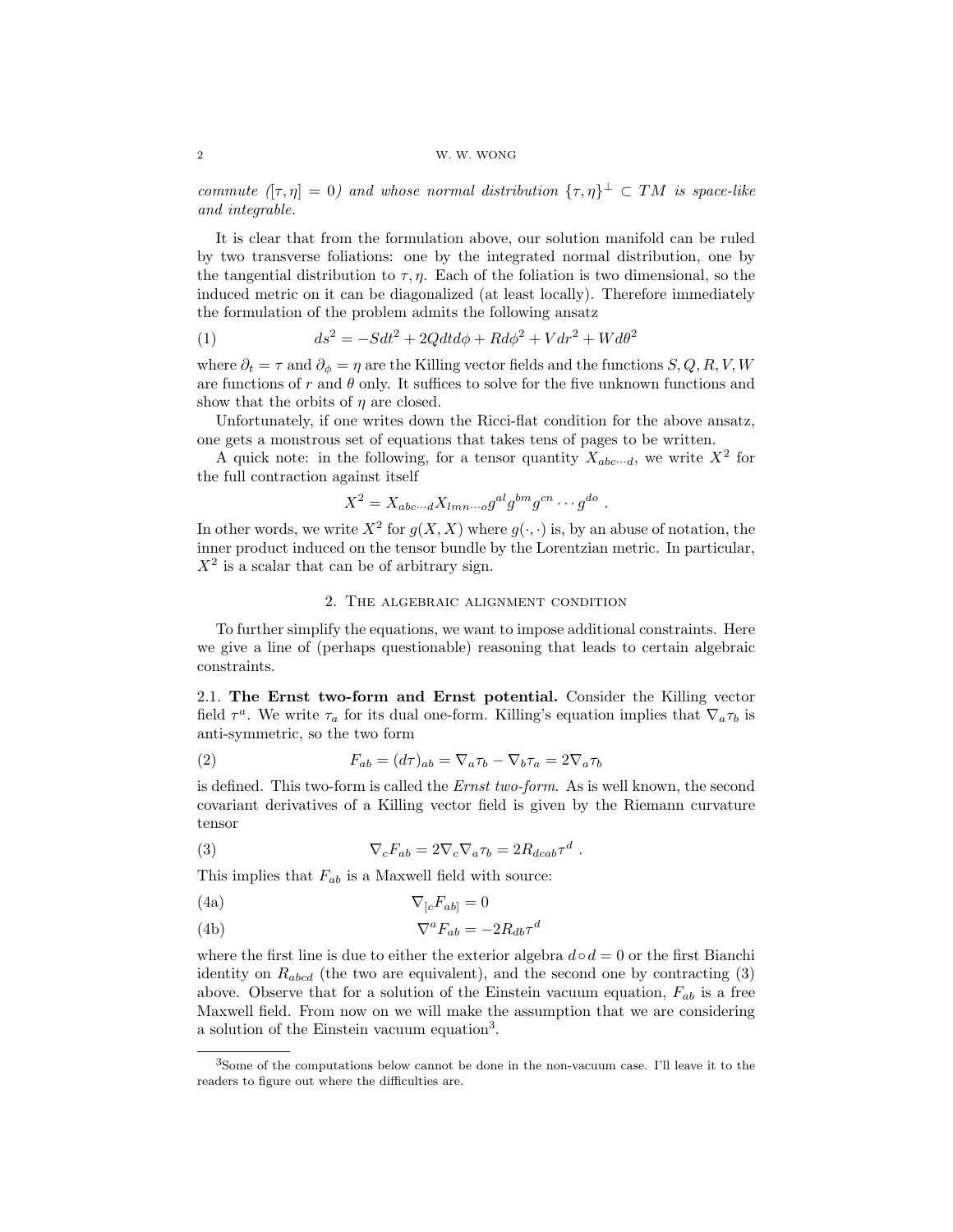As a Maxwell field, the form  $F_{ab}$  has a natural electromagnetic decomposition

(5) 
$$
E_a := F_{ab}\tau^b = 2(\nabla_a \tau_b)\tau^b = \nabla_a \tau^2 , \quad B_a = ({}^*F)_{ab}\tau^b
$$

where  $*$  is the Hodge dual operator, which we can write in coördinates

(6) 
$$
(^*F)_{ab} = \frac{1}{2} \epsilon_{abcd} F^{cd}
$$

where  $\epsilon_{abcd}$  is the volume form (or the Levi-Civita symbol in an orthonormal frame). When  $\tau^a$  is not a null-vector, we claim that, as in the case of standard Maxwell theory on Minkowski space (where  $\tau$  is replaced by the time coördinate derivative), we can reconstitute  $F_{ab}$  from the electromagnetic components using the following algebraic identity

(7) 
$$
\tau^2 F_{ab} = E_a \tau_b - E_b \tau_a - \epsilon_{abcd} B^c \tau^d
$$

Now, let us examine the magnetic part  $B_a$ . It is also called the *twist* of the Killing vector field  $\tau^a$ . Observe that by Frobenius' theorem, the normal bundle to the vector field  $\tau^a$  is integrable if and only if  $B_a = 0$ . In other words, the twist tells us whether  $\tau^a$  is hypersurface-orthogonal. As seen above,  $E_a$  is exact: it arises from the potential  $\tau^2$ . We claim that since  $\tau$  is Killing, and since that the space is Ricci-flat,  $B_a$  also has a potential. Observe that  $d^*F = -^*\delta^*F = 0$ . So  $^*F$  is a closed two-form. Now use the Cartan relation

$$
\mathcal{L}_X \omega = d(i_X \omega) + i_X (d\omega)
$$

where  $\omega$  is a form and X a vector field by taking  $X = \tau$  and  $\omega = {}^*F$ . Since  $\tau$  is Killing, and F is geometric, we must have that  $\mathcal{L}_{\tau}$ <sup>\*</sup>F = 0. Therefore we conclude that

(8) 
$$
d(i_{\tau} * F) = 0 = dB.
$$

Now if we assume our space-time is simply connected (or let's say we look at a simply connected domain), we can define, up to a constant, a real-valued scalar Θ such that  $d\Theta = B$ . This  $\Theta$  is called the *Ernst potential* 

So why do we care about the Ernst two-form? Recall our ansatz (1), we know that  $\tau^2 = -S$ . Now, observe that the dual one-form to the Killing vector field  $\tau$  is given by

$$
\tau^{\flat} = -Sdt + Qd\phi
$$

and so using that S and Q are independent of t and  $\phi$ , we have

(9) 
$$
F = \partial_r S dt \wedge dr + \partial_\theta S dt \wedge d\theta - \partial_r Q d\phi \wedge dr - \partial_\theta Q d\phi \wedge d\theta.
$$

On the other hand, taking the orientation

(10) 
$$
dvol = ((SR + Q^2)VW)^{\frac{1}{2}} dt \wedge d\phi \wedge dr \wedge d\theta
$$

we can compute using  $(7)$  an expression for F in terms of E and B. Observe that  $\tau^2$  and  $\Theta$  should both be independent of t and  $\phi$ , so that

$$
B = \partial_r \Theta dr + \partial_\theta \Theta d\theta , \quad E = -\partial_r S dr - \partial_\theta S d\theta .
$$

Therefore

(11a) 
$$
E \wedge \tau^{\flat} = -S \partial_r S dt \wedge dr - S \partial_{\theta} S dt \wedge d\theta + Q \partial_r S d\phi \wedge dr + Q \partial_{\theta} S d\phi \wedge d\theta
$$

(11b) 
$$
B \wedge \tau^{\flat} = S \partial_r \Theta dt \wedge dr + S \partial_{\theta} \Theta dt \wedge d\theta - Q \partial_r \Theta d\phi \wedge dr - Q \partial_{\theta} \Theta d\phi \wedge d\theta
$$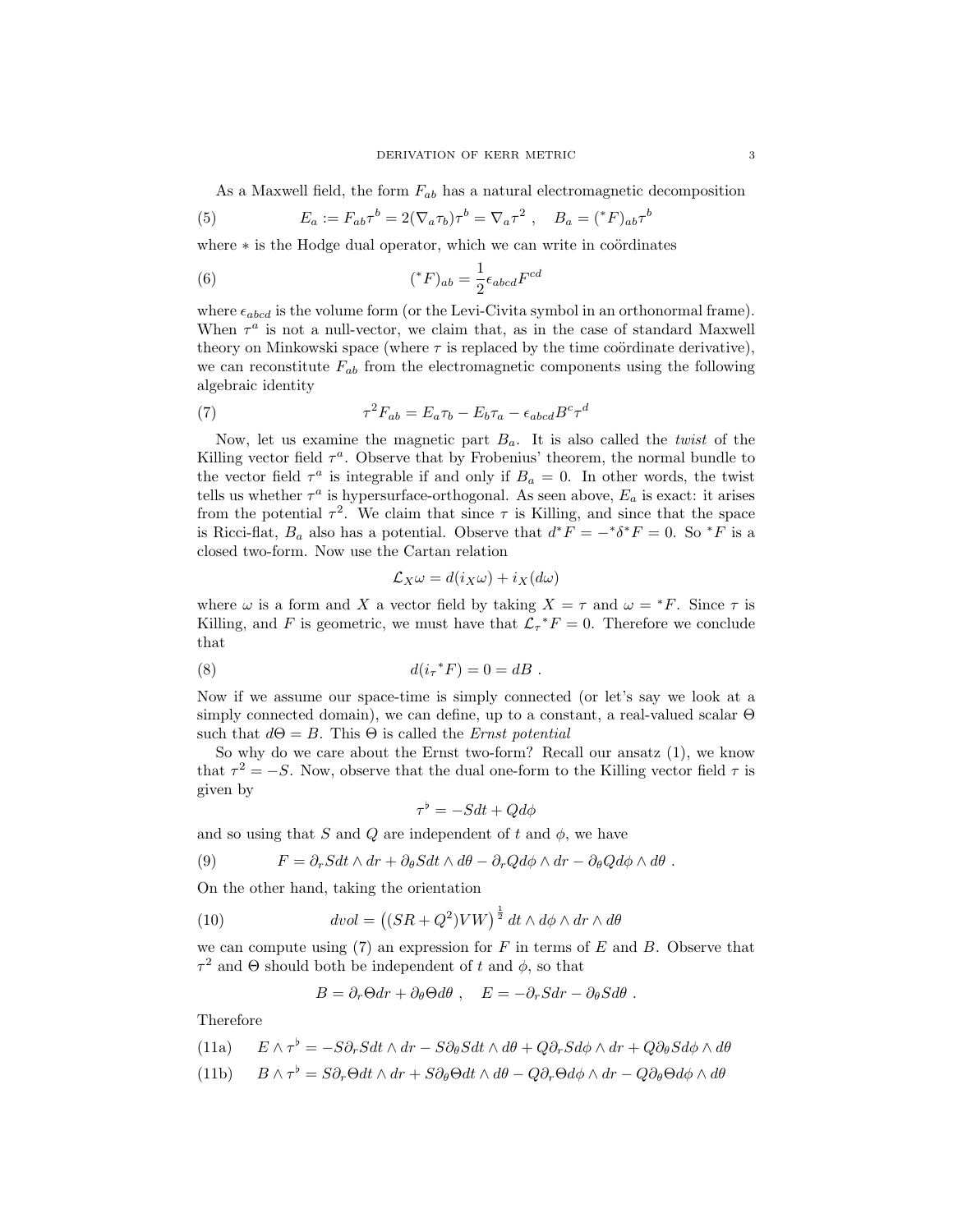and so, by observing that the inverse metric is given by

$$
-\frac{R}{SR+Q^2}(\partial_t)^2 + \frac{2Q}{SR+Q^2}\partial_t\partial_\phi + \frac{S}{SR+Q^2}(\partial_\phi)^2 + \frac{1}{V}(\partial_r)^2 + \frac{1}{W}(\partial_\theta)^2
$$

we can write

(12) 
$$
-SF = -S\partial_r Sdt \wedge dr - S\partial_\theta Sdt \wedge d\theta + Q\partial_r Sd\phi \wedge dr + Q\partial_\theta Sd\phi \wedge d\theta
$$

$$
- \left( (SR + Q^2)VW \right)^{\frac{1}{2}} \left( \frac{\partial_r \Theta}{V} d\phi \wedge d\theta - \frac{\partial_\theta \Theta}{W} d\phi \wedge dr \right)
$$

which implies that

(13a) 
$$
S\partial_r Q = Q\partial_r S + \sqrt{(SR + Q^2)VW} \frac{\partial_\theta \Theta}{W}
$$

(13b) 
$$
S\partial_{\theta}Q = Q\partial_{\theta}S - \sqrt{(SR + Q^2)VW}\frac{\partial_r\Theta}{V}
$$

2.2. The anti-self-dual fields and complexification. For ease of algebraic manipulations, often we consider the anti-self-dual versions of two-forms. Observe that on a four-dimensional Lorentzian manifold, the Hodge star operator takes two-forms to two-forms, and squares to  $-1$ . This implies that its eigenvalues can only be  $±i$ . So we complexify our geometry by  $\otimes_{\mathbb{R}} \mathbb{C}$  linearly (so in particular

$$
(X + iY)^2 = X^2 + 2ig(X, Y) - Y^2
$$

and not the Hermitian product). It is clear that (via a little bit of linear algebra) that the space of two-forms  $\Lambda^2 T^*M$  splits after complexification

(14) 
$$
\Lambda^2 T^* M \otimes_{\mathbb{R}} \mathbb{C} = \Lambda_+ \oplus \Lambda_-
$$

where  $\Lambda_{\pm}$  are spaces of complex-valued two-forms that have eigenvalues  $\pm i$  under  $*$  respectively. It is also clear that there is a natural isomorphism from  $\Lambda^2T^*M$  to each of  $\Lambda_{\pm}$  (they all have real dimension 6).

So instead of focusing on real-valued two-forms, we'll focus on  $\Lambda_-,$  elements of which are called anti-self-dual two-forms. The canonical isomorphism between  $\Lambda^2 T^* M \leftrightarrow \Lambda_-$  is given by

$$
\Lambda^2 T^* M \ni X_{ab} \leftrightarrow \frac{1}{2} (X_{ab} + i^* X_{ab}) = X_{ab} \in \Lambda_- .
$$

The anti-self-dual forms enjoy many marvelous algebraic properties, especially with regards to tensor products and their traces. For a list of such properties, see the paper of Mars referenced before or Chapter 2 of the author's PhD dissertation. Those algebraic properties, however, will not need to be used in this note.

In the following we denote by

(15) 
$$
\mathcal{F}_{ab} := \frac{1}{2} (F_{ab} + i^* F_{ab})
$$

the anti-self-dual Ernst two-form. Observe that it is a closed two-form, and thus  $\mathcal{F}_{ab}\tau^a$  is also closed by the argument before, and on a simply-connected domain is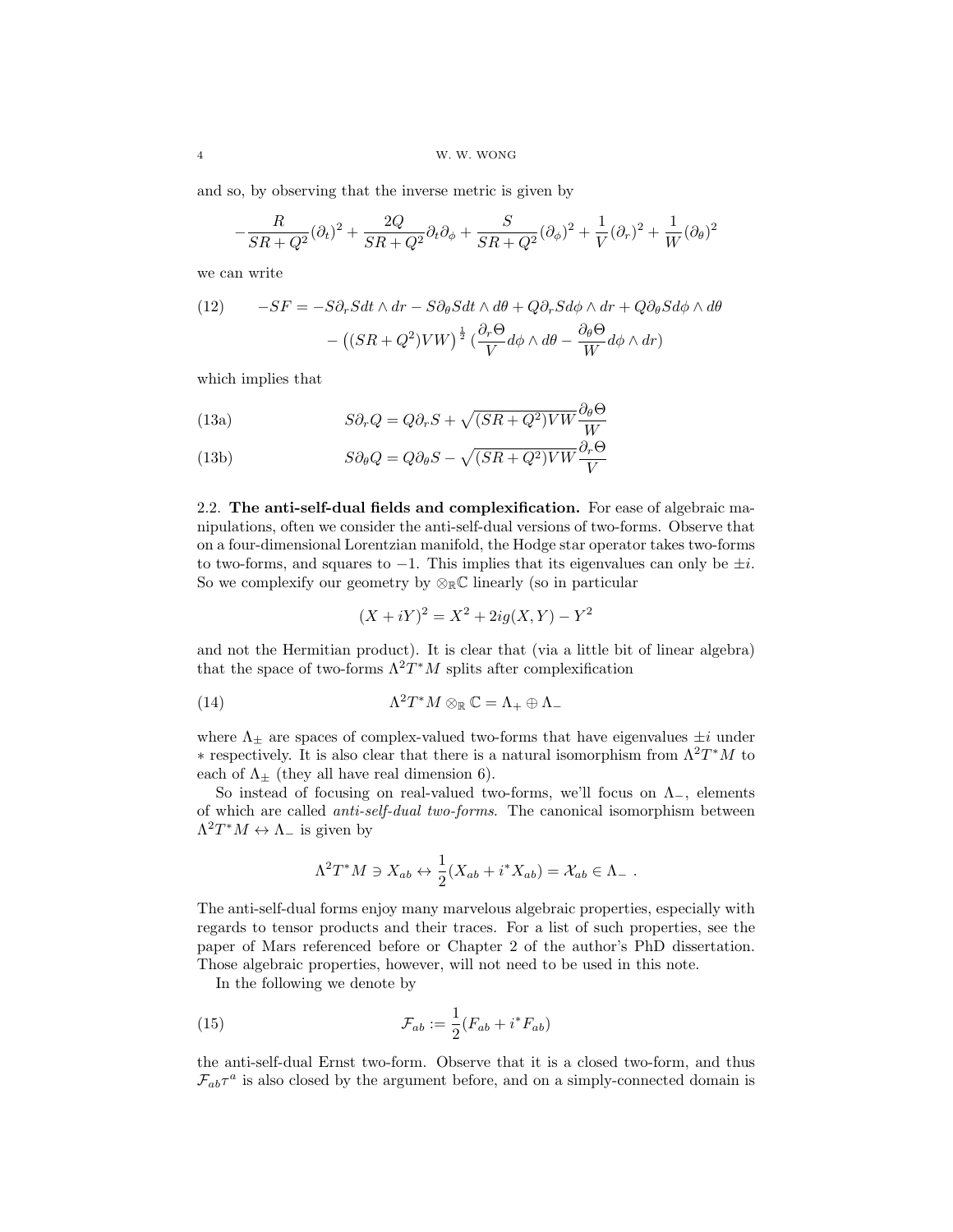given by the potential  $\sigma$ :

(16a) 
$$
\sigma = \frac{S-1}{2} - i\frac{\Theta}{2}
$$

(16b) 
$$
\nabla_b \sigma = \nabla_b (\frac{S}{2} - i \frac{\Theta}{2})
$$

$$
= -\frac{1}{2}(E_b + iB_b) = \mathcal{F}_{ab}\tau^a.
$$

We call  $\sigma$  the complex Ernst potential. (The normalization that  $\Re \sigma = (S-1)/2$ is to accommodate the physical assumption of asymptotic flatness: near "spatial infinity",  $\tau^a$  is expected to approach a time translation, meaning that  $\tau^2 \to -1$ . The chosen normalization allows  $\Re \sigma \to 0$  at spatial infinity as a consequence.)

Next, one can observe that the Riemann curvature tensor can be viewed as a symmetric map from  $\Lambda^2 T^*M$  to itself. The Ricci decomposition of the Riemann curvature tensor into

 $Riemann = Weyl \oplus traceless Ricci \oplus Scalar$ 

is a purely algebraic decomposition on the space of such maps (see the handout for week 2 of this class for more information). The property we will use is that for the Weyl conformal tensor, we can define its left and right Hodge duals

$$
^*W_{abcd} = \frac{1}{2} \epsilon_{ab}{}^{ef} W_{efcd} \; ; \quad W_{abcd}^* = \frac{1}{2} W_{abef} \epsilon^{ef}{}_{cd}
$$

and verify that

$$
^*W_{abcd} = W^*_{abcd}
$$

which is equivalent to the statement that, viewing the Weyl curvature as a map from two-forms to two-forms, it commutes with the Hodge star operator. In any case, since the Hodge dual is well-defined (the left and right actions are equal), we can define the anti-self-dual Weyl curvature as

(17) 
$$
\mathcal{C}_{abcd} := \frac{1}{2}(W_{abcd} + i^*W_{abcd}) .
$$

2.3. Principal null directions. Let  $X_{ab}$  be a real-valued two-form on our four dimensional Lorentzian manifold. Consider the eigenvalue problem for  $X_{ab}$ . In the Riemannian case, because the metric is positive definite, there exists no nontrivial solutions to

$$
X_{ab}r^b = \lambda r_a
$$

since by contracting against the vector  $r^a$ , we obtain

$$
0 = r^a X_{ab} r^b = \lambda g(r, r)
$$

where the first equality follows from the anti-symmetry of two-forms. So either  $r$ is the zero-vector or that it is in the kernel of  $X$ . Contrast to the case where the metric is pseudo-Riemannian. The expression above tells us that either  $r$  is a null vector, or it has eigenvalue 0.

We say that a null vector  $r^a$  is a principal null vector of the two-form  $X_{ab}$  if it is an eigenvector. The eigenvalue equation can be evidently re-written in the following form

(18) 
$$
r_{[c}X_{a]b}r^{b}=0.
$$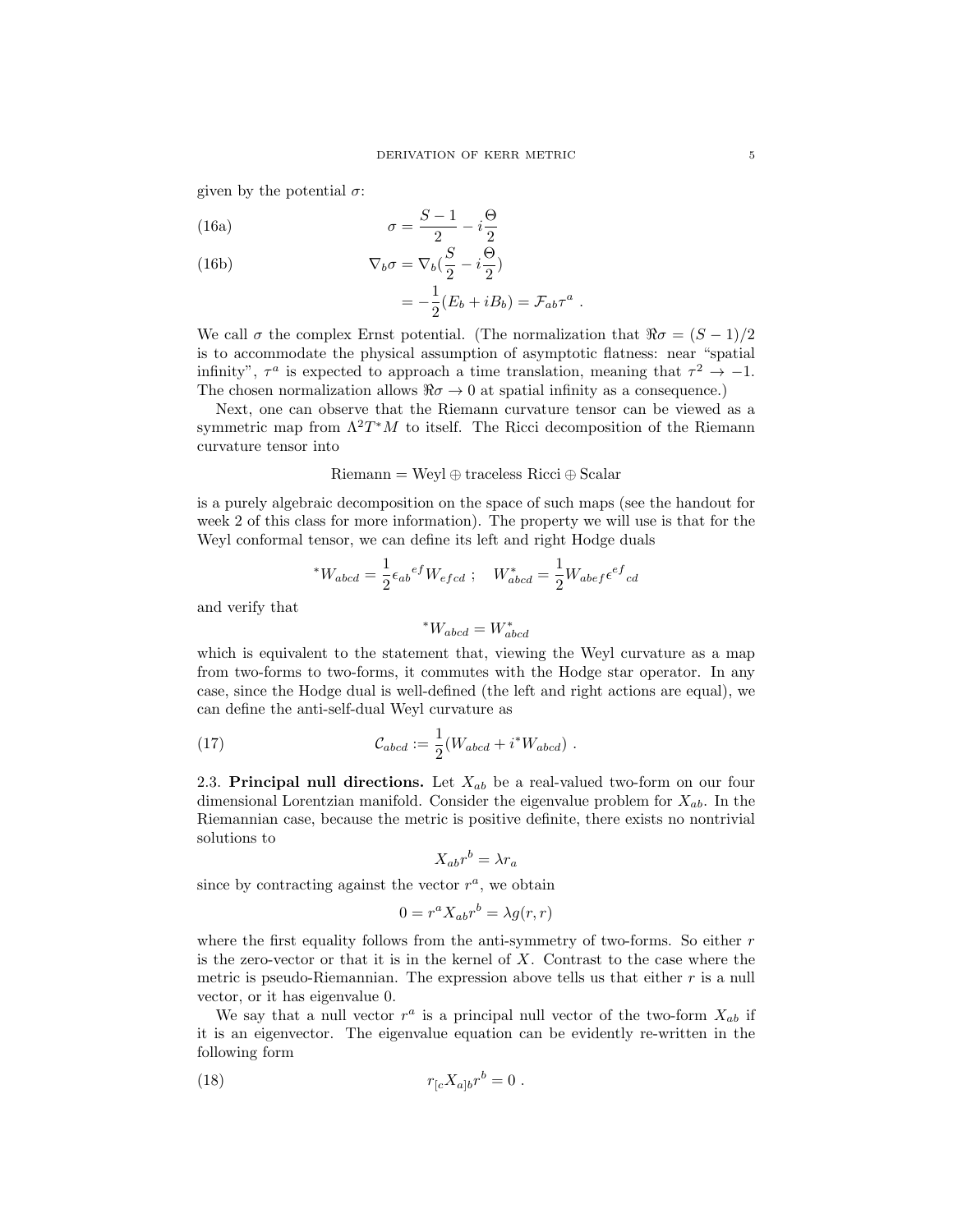#### 6 W. W. WONG

Now treating the Weyl curvature as a symmetric map from two-forms to twoforms, we can also ask for the eigenvalues and eigenvectors. Naturally the eigenvectors and eigenvalues of the two-forms can now be lifted to the level of the Weyl curvature, and thus we say that a null vector  $r^a$  is a principal null vector of the Weyl curvature tensor  $W_{abcd}$  if

(19) 
$$
r^{b} r_{[e} W_{a]bc[d} r_{f]} r^{c} = 0.
$$

(Observe that, in form, (19) is a simple generalization of (18).) Since  $r^a$  is a null vector, it makes no sense to try to normalize it to unit length, so we can't find a preferred unit eigenvector. Hence it is traditional also to refer to principal null directions instead of the principal null vectors. (Furthermore, the space of null directions form a  $\mathbb{S}^2$  bundle over the manifold, with a conformal structure induced by the Lorentz transformations [i.e. Local diffeomorphisms]. So working, at least locally, with elements in the space of null directions can be reduced to working on  $\mathbb{CP}^1$ , where a lot of algebraic tools are available. This is sort of one way to look at spinors in the 4-dimensional, Lorentzian case.)

Following is a theorem about the existence of principal null directions for twoforms and Weyl-fields (resp. spin 1 and spin 2 fields). The two-form case is classical and well-known in the physics literature. The Weyl-field case is due to Petrov.

**Theorem 2.** Let  $X_{ab}$  be a real-valued two-form, and  $W_{abcd}$  be a  $(0, 4)$ -tensor satisfying all algebraic symmetries of the Weyl conformal curvature, on a four dimensional Lorentzian manifold. Then at every point  $p$ ,  $X_{ab}$  has two (possibly  $coïncidental) principal null directions, and  $W_{abcd}$  has four (possibly coïncidental)$ principal null directions, unless the tensors vanish identically.

From the spinor point of view, the above theorem is simple to prove<sup>4</sup>. A quick sketch: as we remarked above that the space of null-directions can be identified with  $\mathbb{CP}^1$ . A (perhaps not-so-)simple calculation verifies that under this identification (18) and (19) become a degree-two and a degree-four polynomial on  $\mathbb{CP}^1$ respectively. By the fundamental theorem of calculus, the polynomials have two and four zeros respectively when counted with multiplicity.

We say  $X_{ab}$  is non-degenerate or non-null if the two principal null directions are distinct. Using a bit of linear algebra, one sees that this is equivalent to its anti-self-dual part having non-zero norm

$$
\mathcal{X}^2 = \mathcal{X}_{ab} \mathcal{X}^{ab} \neq 0 \ .
$$

Let  $l^a$  and  $k^a$  stand for future pointing vector-fields corresponding to the two distinct principal null directions, we can ask that they are normalized to have  $l^a k_a = -1$ . Then we have the re-consitution formula for a non-null two-form:

(20) 
$$
\mathcal{X}_{ab} = \frac{1}{2}(-\mathcal{X}^2)^{1/2}(l_a k_b - k_a l_b + i\epsilon_{abcd}l^c k^d)
$$

where the square root is taken with respect to complex numbers, so there exists two roots; therefore up to exchanging the labels  $l^a$  and  $k^a$ , the above equation is well-defined. From (20) it is also clear that

$$
\mathcal{X}^2 = -4(\mathcal{X}_{ab}k^a l^b)^2.
$$

A similar statement can be had for a special type of Weyl fields. We say a Weyl field is Petrov type D if it only has two distinct principal null directions, and each of

 $4$ See Penrose and Rindler, *Spinors and space-time* for example.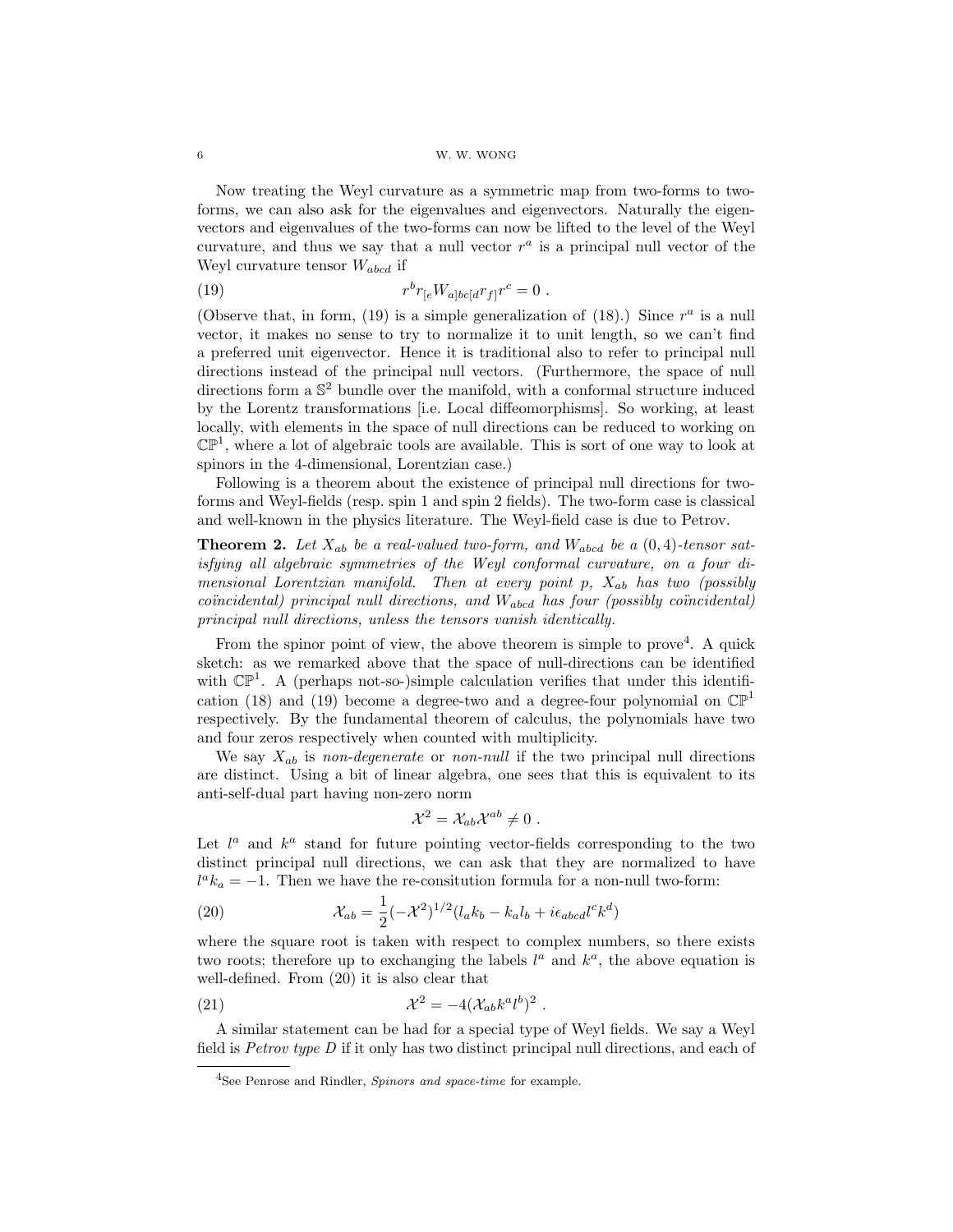the directions has algebraic multiplicity 2. Roughly speaking, one can think such a Weyl field as a tensor product  $W_{abcd} \sim X_{ab} \otimes X_{cd}$  of non-null two-forms. (A more precise notion of this is given by the concept of a "symmetric spinor product" defined in the author's PhD thesis.) For a Petrov type D field, we can write down an analogous formula to  $(20)$ , which we will omit here. Analogous to  $(21)$ , we see that a Petrov type D field  $W_{abcd}$  is similarly characterized by its two principal null directions and the scalar  $\mathcal{C}_{abcd}k^a l^b k^c l^d$  (or  $\mathcal{C}^2$ ) where  $\mathcal{C}_{abcd}$  is the anti-self-dual part of  $W_{abcd}$ .

# 2.4. The Schwarzschild metric. Let us now examine the Schwarzschild metric

(22) 
$$
ds^{2} = -(1 - \frac{2M}{r})dt^{2} + (1 - \frac{2M}{r})^{-1}dr^{2} + r^{2}(d\theta^{2} + \sin^{2}\theta d\phi^{2}).
$$

We take  $\tau^a = \partial_t$ , so  $F = \frac{2M}{r^2} dt \wedge dr$ . Now notice that  $B = 0$ , since  $\partial_t$  is hypersurface orthogonal. Therefore the complex Ernst potential is given by

(23) 
$$
\sigma = \frac{S-1}{2} = -\frac{M}{r} .
$$

Now, a direct computation (which we'll omit here) shows that

(24) 
$$
\mathcal{F}^2 = -\frac{4M^2}{r^4} = -\frac{4}{M^2}\sigma^4
$$

(25) 
$$
\mathcal{C}^2 = \frac{24M^2}{r^6} = \frac{24}{M^4}\sigma^6.
$$

What about the principal null directions? It is easy to see that  $F_{ab}$  is non-null and  $W_{abcd}$  is type D using spherical symmetry of the Schwarzschild metric. Simply speaking, if  $r^a$  is a vector defined at some point  $p$  such that it is a principal null direction. Let O be an element of  $SO(3)$  such that its action on  $(M, g)$  fixes the point p. Then the induced diffeomorphism is a map from  $T_pM$  to itself. Consider the vector  $(O^*r)^a$ , it will necessarily be another principal null direction. Using the algebraic classification theorem, one sees now that  $r^a$  must be fixed by the action of O. Therefore any principal null direction must either in the plane spanned by  $\partial_t$ and  $\partial_r$ . Since  $W_{abcd}$  and  $F_{ab}$  do not vanish identically (else we are in Minkowski space), the only possible vectors which can be the principal null directions are (after normalizing to  $k^a l_a = -1$  and requiring them to be future pointing)

(26) 
$$
k = \frac{1}{\sqrt{1 - \frac{2M}{r}}}\partial_t + \sqrt{1 - \frac{2M}{r}}\partial_r , \qquad l = \frac{1}{\sqrt{1 - \frac{2M}{r}}}\partial_t - \sqrt{1 - \frac{2M}{r}}\partial_r .
$$

To see that both  $k$  and  $l$  are principal null directions, we use the fact that the Schwarzschild metric also has a discrete time-reflection symmetry sending  $t \leftrightarrow -t$ . Under this change  $k \leftrightarrow -l$ . Hence the algebraic multiplicity of k and l as principal null directions must be equal. Therefore  $F_{ab}$  is non-null and  $W_{abcd}$  is type D.

2.5. Revised ansatz. In view of the special algebraic properties of the Schwarzschild metric, we revise our initial guess and ask for a solution to the following problem

**Problem 3.** Find a four-dimensional Lorentzian manifold  $(M, g_{ab})$  such that the following conditions hold:

- $(1)$   $(M, g_{ab})$  is Ricci flat.
- (2) It admits two Killing vector fields  $\tau^a, \eta^a$  which commute  $([\tau, \eta] = 0)$  and whose normal distribution is space-like and integrable.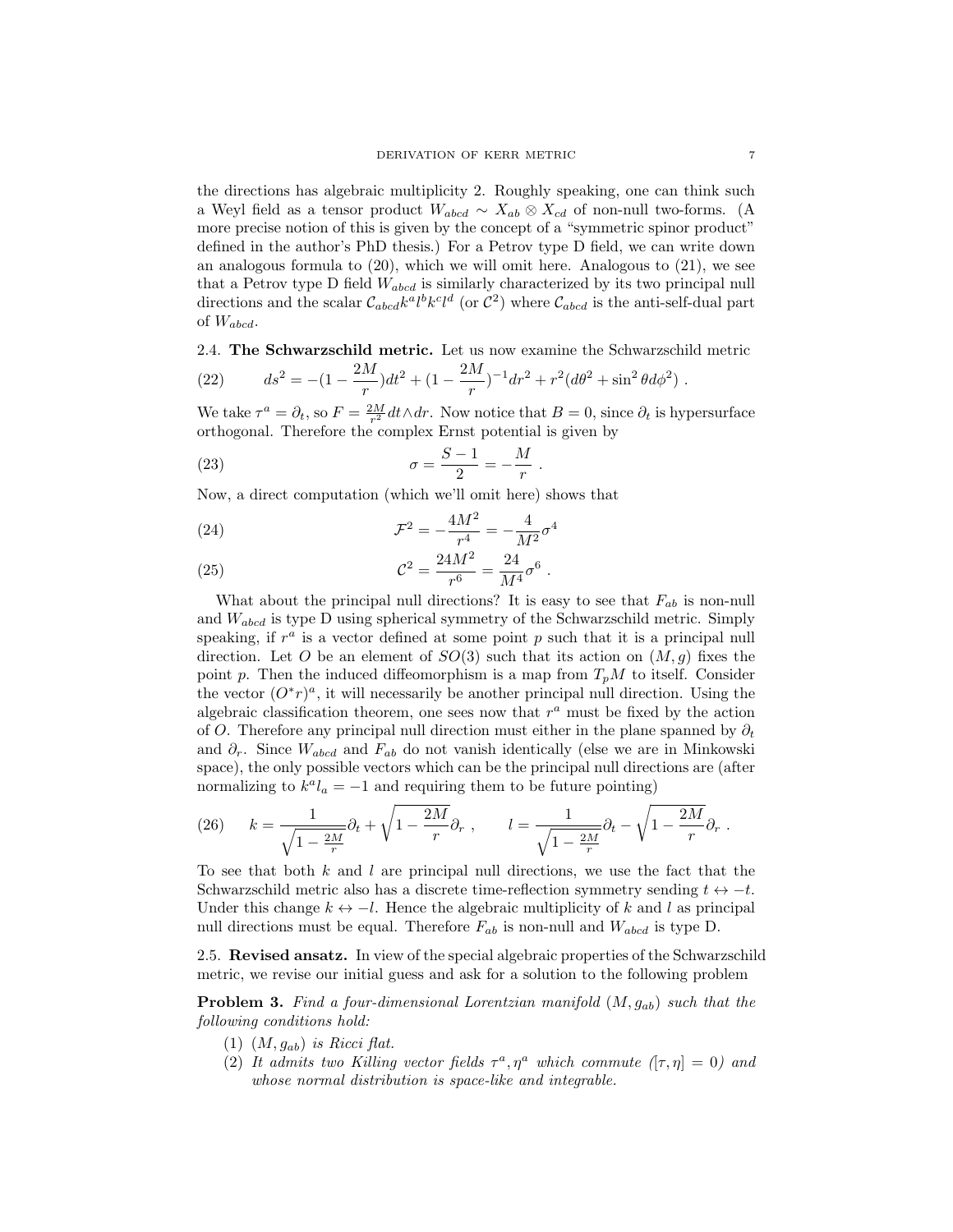#### 8 W. W. WONG

- (3) The Ernst two-form is non-null; the Weyl curvature has Petrov type D; and their principal null directions are aligned.
- (4) The Ernst potential satisfies the following: there exists a real valued constant M such that

$$
\mathcal{F}^2 = -\frac{4}{M^2} \sigma^4 \ , \qquad \mathcal{C}^2 = \frac{24}{M^4} \sigma^6
$$

(Recall that the real Ernst potential  $\Theta$  is defined only up to a (real) constant. The condition here should read to mean that there exists a normalization for Θ such that the conditions described here holds. One sees that the only possible normalization in the asymptotic flat case is by assuming  $\Theta$  vanishes at spatial infinity.)

.

In general, of course, it is not immediately obvious that a solution to Einstein's equation with all the listed properties exist. In practice, it suffices to try to calculate under a contradiction is found, or until a self-consistent answer emerges. Here, we use our amazing hindsight that the Kerr-metric actually satisfy the above conditions in the formulation of the above problem. Of course, we claim that the asking of the above question is not completely unreasonable in view of the properties of the Schwarzschild metric.

# 3. Deriving the Kerr metric

In this section we show how the Kerr metric may be (in a large part) derived by studying Problem 3.

The main result that we rely on is a lemma given in Mars' 1999 paper<sup>5</sup>.

**Lemma 4.** We can define the real-valued function y and z by

$$
-\sigma^{-1} = y + iz .
$$

Then there exists a non-negative real number B such that  $B > z^2$ , and

(27a) 
$$
(\nabla y)^2 = \frac{y^2 - 2y + B}{M^2(y^2 + z^2)}
$$

(27b) 
$$
(\nabla z)^2 = \frac{B - z^2}{M^2 (y^2 + z^2)}.
$$

The proof is omitted here. I'll give a basic sketch of the idea. Write  $k$  and  $l$  for the two mutually-normalized vector fields corresponding to the principal null directions. Consider the integral curves of  $k$  (or  $l$  respectively). By the Goldberg-Sachs theorem the congruences defined by the family of integral curves are geodesic and shear free. Observe also that the only components of  $\mathcal{C}_{abcd}$  comes from the  $\mathcal{C}(k, l, k, l)$ component and others that can be related to it using the algebraic symmetries of Weyl fields. Now consider the second Bianchi identity applied to  $\mathcal{C}_{abcd}$  (it is here we use the Ricci-flat condition: that the Weyl field obeys the second Bianchi identity), one sees that this implies

$$
\epsilon_{abcd}l^ak^b\nabla^cy=0\ ,\quad l^a\nabla_a z=k^a\nabla_a z=0\ ,
$$

<sup>&</sup>lt;sup>5</sup>If you actually look at the paper, you'd see that there are some factors of 2 differences in a lot of the statements. These are related to the fact that our definitions of anti-self-dual forms differs by a factor of 2, and that our definitions of the Ernst two-form and the Ernst potential also differ by a factor of 2.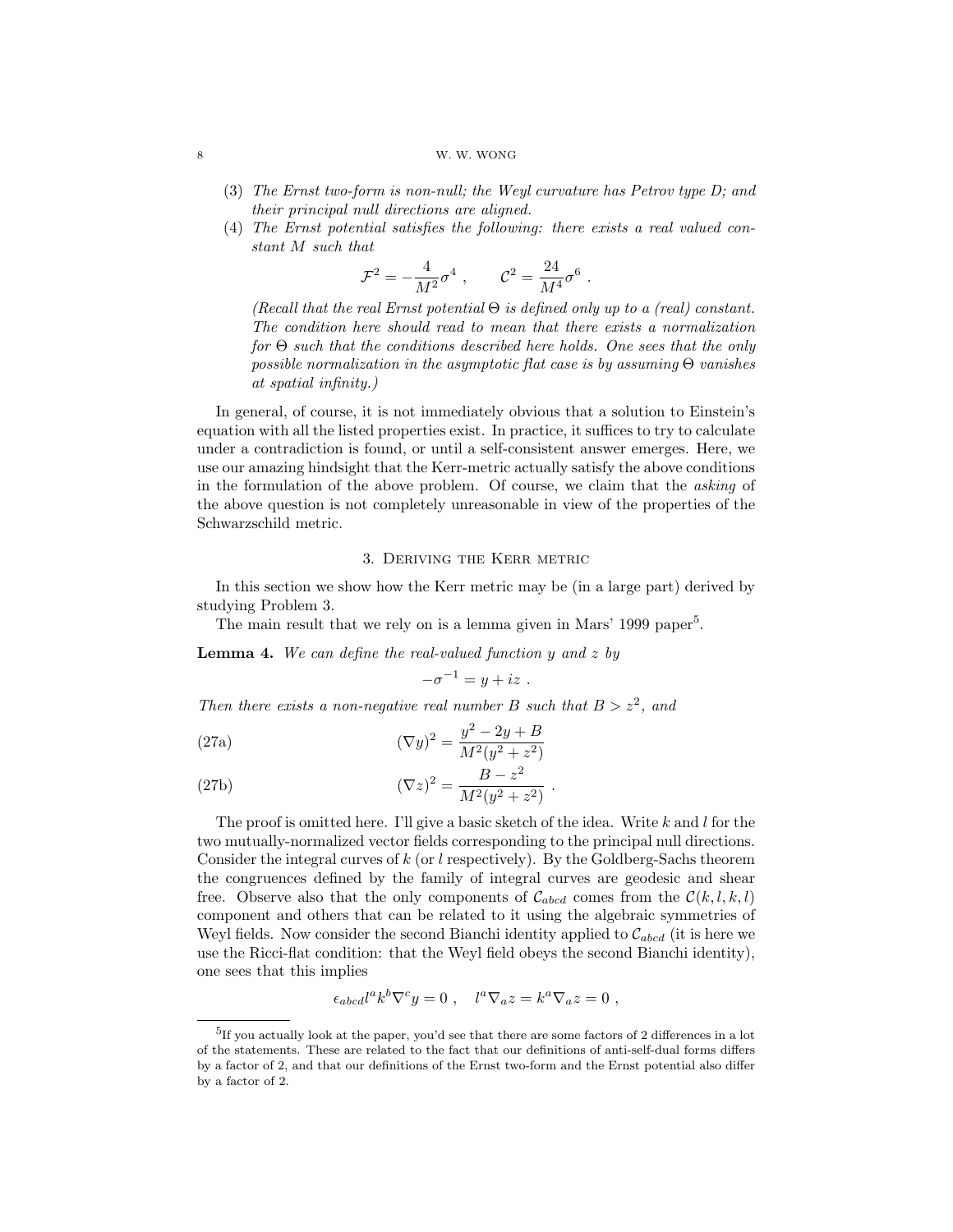which, in particular, shows that  $\nabla z$  is space-like. A rather complicated calculation then shows that

$$
M^2(y^2 + z^2)(\nabla z)^2 + z^2
$$

is constant, using the equation induced on  $\sigma$  from the second Bianchi identity. Using that  $\nabla z$  is space-like, we have that the constant B must be greater than or equal to  $z^2$ . The statement from  $(\nabla y)^2$  follows from the following observation:

$$
(\nabla \sigma)^2 = \mathcal{F}_{ab} \tau^a \mathcal{F}^{cb} \tau_c = \frac{1}{4} \mathcal{F}^2 \tau^2 = -\frac{1}{M^2} \sigma^4 \tau^2.
$$

So

$$
(\nabla \frac{1}{\sigma})^2 = -\frac{\tau^2}{M^2} = \frac{1+2\Re \sigma}{M^2}.
$$

By simple algebraic manipulations from the definition of  $y$  and  $z$ , we obtain the statement on  $(\nabla y)^2$ .

By the above lemma and its proof, we see that at points where  $B \neq z^2$  and  $y^2$  $y + B \neq 0$ , y and z are independent, non-degenerate scalar functions. Furthermore, as they are geometric quantities defined from objects that are symmetric under the  $\tau$  and  $\eta$  actions, we must have  $\tau(y) = \tau(z) = \eta(y) = \eta(z) = 0$ . So we can take y and z to be coördinate functions on (subsets of) the surface orthogonal to  $\tau$ ,  $\eta$ .

We will make also the following guess: by the form of  $(\nabla z)^2$ , we can reasonably expect the change of variables  $z = \sqrt{B} \cos \theta$  may patch together where  $z^2 = B$ and resolve the coördinate singularity. Furthermore we will take  $a = M\sqrt{B}$ . In addition, let  $r = My$ . Then we write

(28a) 
$$
\sigma = -\frac{M}{r + ia \cos \theta} = \frac{-Mr + iMa \cos \theta}{r^2 + a^2 \cos^2 \theta}
$$

(28b) 
$$
\Rightarrow S = 2\Re\sigma + 1 = 1 - \frac{2Mr}{r^2 + a^2\cos^2\theta}
$$

(28c) 
$$
\Rightarrow \Theta = -2\Im \sigma = -\frac{2Ma\cos\theta}{r^2 + a^2\cos^2\theta}
$$

(28d) 
$$
(\nabla r)^2 = \frac{r^2 - 2Mr + a^2}{r^2 + a^2 \cos^2 \theta}
$$

(28e) 
$$
(\nabla \theta)^2 = \frac{1}{r^2 + a^2 \cos^2 \theta}
$$

so going back to ansatz  $(1)$ , we have that

(29) 
$$
ds^{2} = -(1 - \frac{2Mr}{r^{2} + a^{2} \cos^{2} \theta})dt^{2} + 2Qdt d\phi + Rd\phi^{2} + \frac{r^{2} + a^{2} \cos^{2} \theta}{r^{2} - 2Mr + a^{2}} dr^{2} + (r^{2} + a^{2} \cos^{2} \theta) d\theta^{2}.
$$

.

Now look at (13), we can re-write it as

(30) 
$$
\frac{\partial_r(Q/S)}{\partial_\theta(Q/S)} = -\frac{V\partial_\theta \Theta}{W\partial_r \Theta} = -\frac{(r^2 - a^2\cos^2\theta)\sin\theta}{2r\cos\theta(r^2 - 2Mr + a^2)}
$$

Observe now that for  $K(r, \theta)$  given by

(31) 
$$
K(r,\theta) := \frac{2M a \sin \theta}{(r^2 - 2Mr + a^2 \cos^2 \theta)^2}
$$